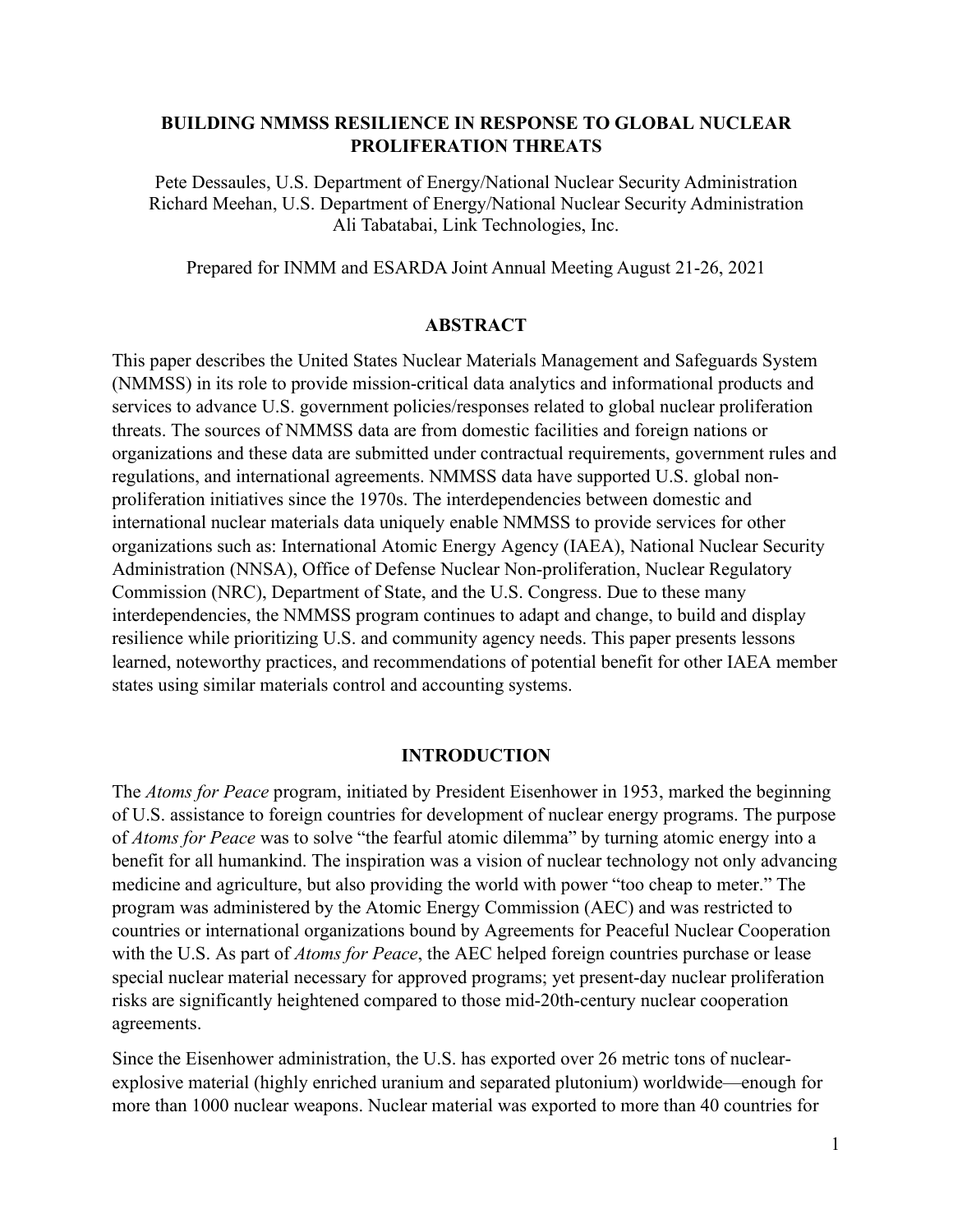use as fuel or targets in civilian nuclear research and test reactors. The material was subject to control measures to prevent loss; it was shipped from the U.S. (either directly or indirectly using a third-county intermediary) to countries which were considered, at that time, to be nonproliferation partners. However, the U.S. remains concerned about not only states seeking to develop nuclear weapons, but also theft by subnational groups. In addition, concerns include both current location and current form of the nuclear material, and whether material was used for the stated intention or used for alternative purposes.

The U.S. regulates exports of nuclear-explosive material using three mechanisms: agreements for cooperation, export licenses, and subsequent arrangements made with other countries; the U.S. does not require foreign recipients of U.S. shipments to continue reporting on the material after acknowledging receipt and submitting required declarations to the IAEA. Agreement terms and conditions are not uniformly alike, owing to an evolving U.S. non-proliferation policy, and the U.S. government currently has no plans to increase reporting requirements for countries that possess U.S.-supplied nuclear material. Additional new inventory reconciliation procedures would force major changes in U.S. non-proliferation policy due to the reciprocal nature of these agreements.

Factors which have significantly strengthened requirements for nuclear material export reporting are: enhanced IAEA safeguards, the Treaty on the Non-Proliferation of Nuclear Weapons (NPT), and changes in U.S. statutory requirements (including enactment of the Nuclear Non-Proliferation Act of 1978 and the Energy Policy Act of 2005). As a result, the NRC exporting licensure process has become increasingly more transparent and currently contains ever more detailed information about intended end-use of U.S.-supplied nuclear material.

### **INTERNATIONAL ATOMIC ENERGY AGENCY (IAEA)**

The IAEA was established as an autonomous organization in 1957 and it reports to both the United Nations General Assembly and Security Council. The IAEA's mission includes promoting the peaceful use of nuclear energy while inhibiting its use for any military purposes, including nuclear weapons. The IAEA maintains records of nuclear material transfers and performs verification actions to ensure that the exported nuclear materials are received and then used for civilian nuclear activities. Pursuant to the NPT, the U.S. voluntarily furnishes to the IAEA specific information related to exports including advanced notification of intended shipments of nuclear material, confirmation of actual quantities, composition, and date of shipment.

The U.S. government relies on the IAEA to maintain safeguards on the exported material as required by international law. Among other material control and accounting duties, the IAEA inspects facilities and locations containing nuclear materials as declared by each country to verify peaceful end use. The agency issues an annual report affirming that it was able to adequately safeguard nuclear material subject to various treaties. The IAEA does not have detailed enough information in order to identify quantities of nuclear material held by international facilities of U.S. origin, and therefore, subject to the terms of U.S. nuclear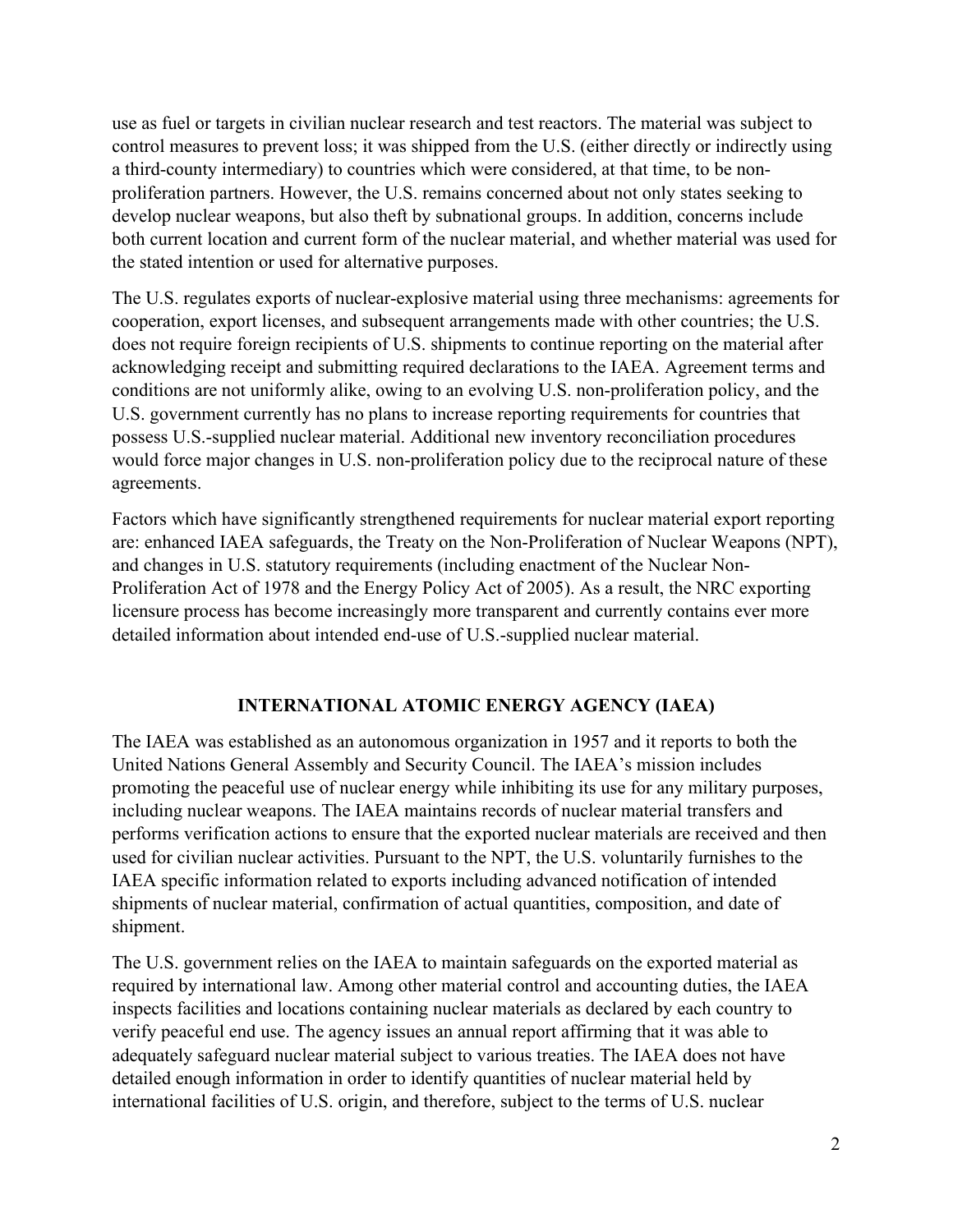cooperation agreements; IAEA inspections are not used to verify U.S.-exported nuclear materials.

## **NUCLEAR MATERIALS MANAGEMENT AND SAFEGUARDS SYSTEM (NMMSS)**

The NPT resulted in NMMSS serving as the U.S.' official national accounting and control system for nuclear materials, performing a series of mission-critical functions to directly support IAEA safeguards and international treaties. Activities involving export and import data for U.S. supplied nuclear material are recorded and maintained by NMMSS. During the 1960s NMMSS' mission and functions were delineated by the DOE (and its precursor, the AEC); the system began work in 1966, inaugurated the computerized system in 1968, and added facility and international reporting in the 1970s with the International Nuclear Materials Tracking System (INMTS). INMTS contains data on non-domestic nuclear materials transactions, foreign contracts, import/export licensees, and authorizations to retransfer U.S.-supplied material between foreign countries.

NMMSS accomplishes its mission by:

- 1. Collecting both domestic and international data relative to nuclear materials;
- 2. Processing the data; and,
- 3. Issuing reports to support the safeguards and management needs of DOE, NRC, and other government organizations—including those associated with international treaties and organizations.

NMMSS receives records that identify all U.S. civilian nuclear material exports upon shipment, and a monthly report of these shipments is provided to the IAEA. However, after the U.S. ships nuclear material, the recipient nation is not obligated to report subsequent updates to NMMSS regarding actual location and use of the nuclear material, or changes to the quantity of the material due to usage, burn-up, and decay. For example, exports by the U.S. pursuant to a peaceful nuclear cooperation agreement may subsequently be moved among facilities within the receiving nation (intra-country transfer) or moved from one EURATOM country to another with no attendant reporting obligation to the U.S. [EURATOM (European Atomic Energy Community) nations are treated as one common regulatory reporting control zone.] U.S. treaties do not account three categories of U.S.-supplied material as reportable transactions:

- 1. Facility-to-facility movement within one nation;
- 2. Country-to-country movement within EURATOM; and,
- 3. Alterations to U.S.-shipped material.

Because the above categories, by definition, are not considered to be retransfers, they are consequently not reportable to the U.S. via NMMSS.

NMMSS is the most comprehensive U.S. transaction-based system available for both domestic and international commerce of nuclear material; nevertheless, there are limitations in tracking U.S.-shipped materials abroad. These limitations reflect not only incomplete historic data related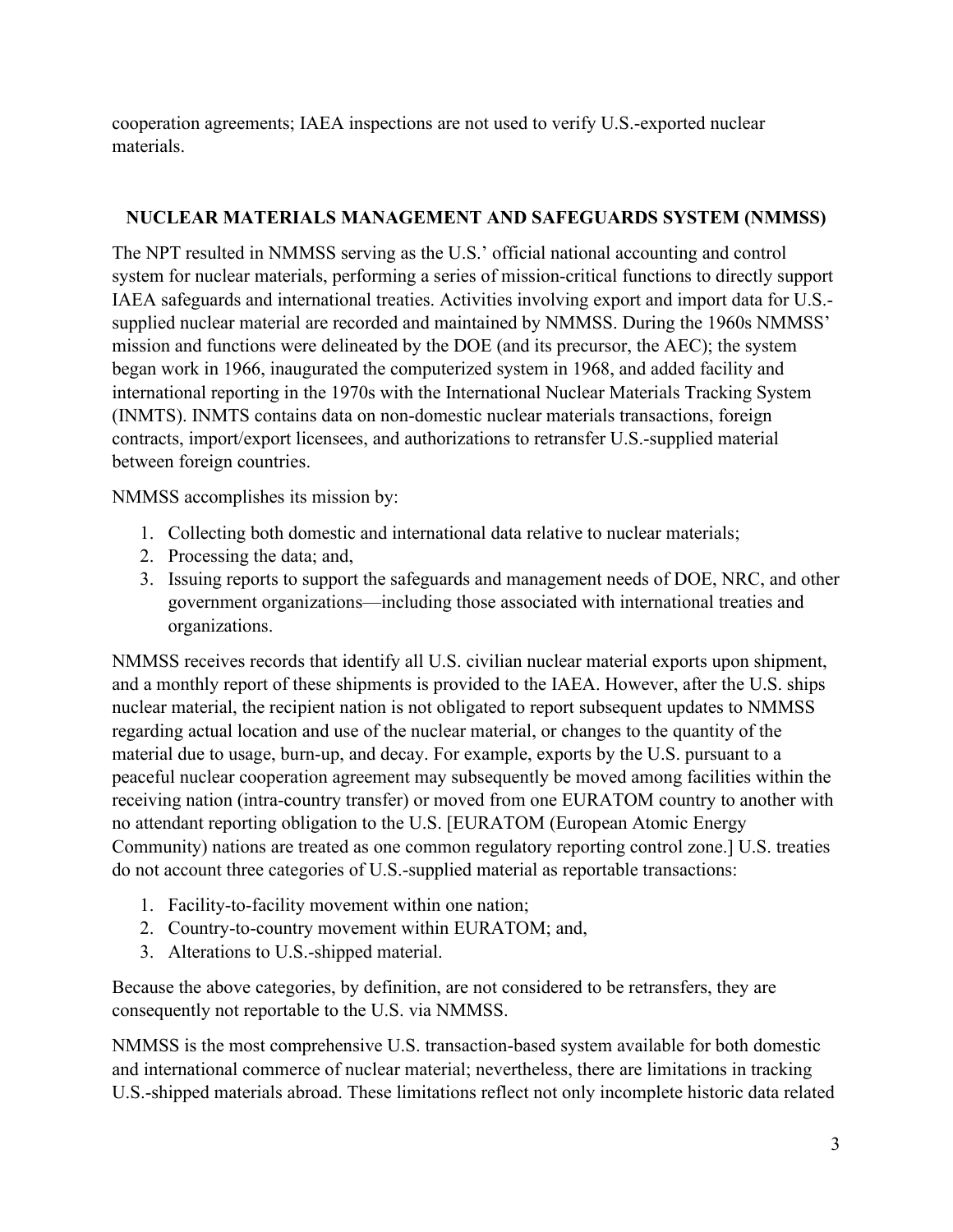to the status and locations of U.S.-supplied nuclear materials internationally (GAO 1994), but also agreements for cooperation which do not require countries to report data on current locations of U.S.-supplied nuclear material (GAO 1982, 1985). Consequently, the U.S. uses other resources to estimate specific information about U.S.-shipped nuclear materials inventoried by other countries.

#### **NMMSS' INTERNATIONAL REPORTING LIMITATIONS**

NMMSS' user organizations (Congress, Department of State, NRC) have acknowledged that NMMSS' international transaction and inventory data are often inaccurate, incomplete, or lacking sufficient clarifying detail; therefore, the user organization community cannot rely solely on NMMSS for international information. Due to the intrinsic limitations of these international data, the DOE agrees with this assessment. Since its 1960s inception, NMMSS has continued making efforts to improve international data accuracy. For example, in 1982, a "backfit" project incorporated more than 1100 historical export records into NMMSS. However, the export data were never reconciled to corresponding foreign governmental data; their completeness and accuracy are unresolved. As a result, it remains difficult to determine unequivocally whether NMMSS transactional data are completely accurate. This NMMSS historical accuracy problem will persist, at least until an accounting reconciliation exercise with complete data resolution has been conducted.

There have been attempts at inventory reconciliation in order to discover what happened to the material shipped from the U.S.; yet these efforts were generally fragmented, and outcomes lacked sufficient detail to be documented to NMMSS. Reconciliations were attempted directly with some foreign facilities receiving U.S. nuclear material, but results produced neither official documentation nor foreign regulatory body concurrence and the results could not be placed within NMMSS.

The most important test of accuracy for NMMSS international nuclear materials inventory is whether two countries' records agree. Achieving accuracy and completeness regarding international data will require both additional source documentation and eventual country-bycountry reconciliation.

The impetus for improvement to NMMSS international data is attributed to the 2018 DOE Report to Congress titled *Maintenance and Expansion of the Nuclear Materials Management Safeguards System.* The 2018 Congressional report recognized that the information in NMMSS is an important national resource that must be available to key decision makers and stakeholders in the U.S. Government. However, changing treaty requirements retroactively by adding new reporting burdens to data submitters is clearly not within the NMMSS scope of organizational responsibilities; however, there are some very practical steps NMMSS recently undertook to improve the accuracy of international data. These NMMSS initiated improvements consisted of:

1. Organizational realignment to refocus NMMSS goals in order to meet current changing international environments;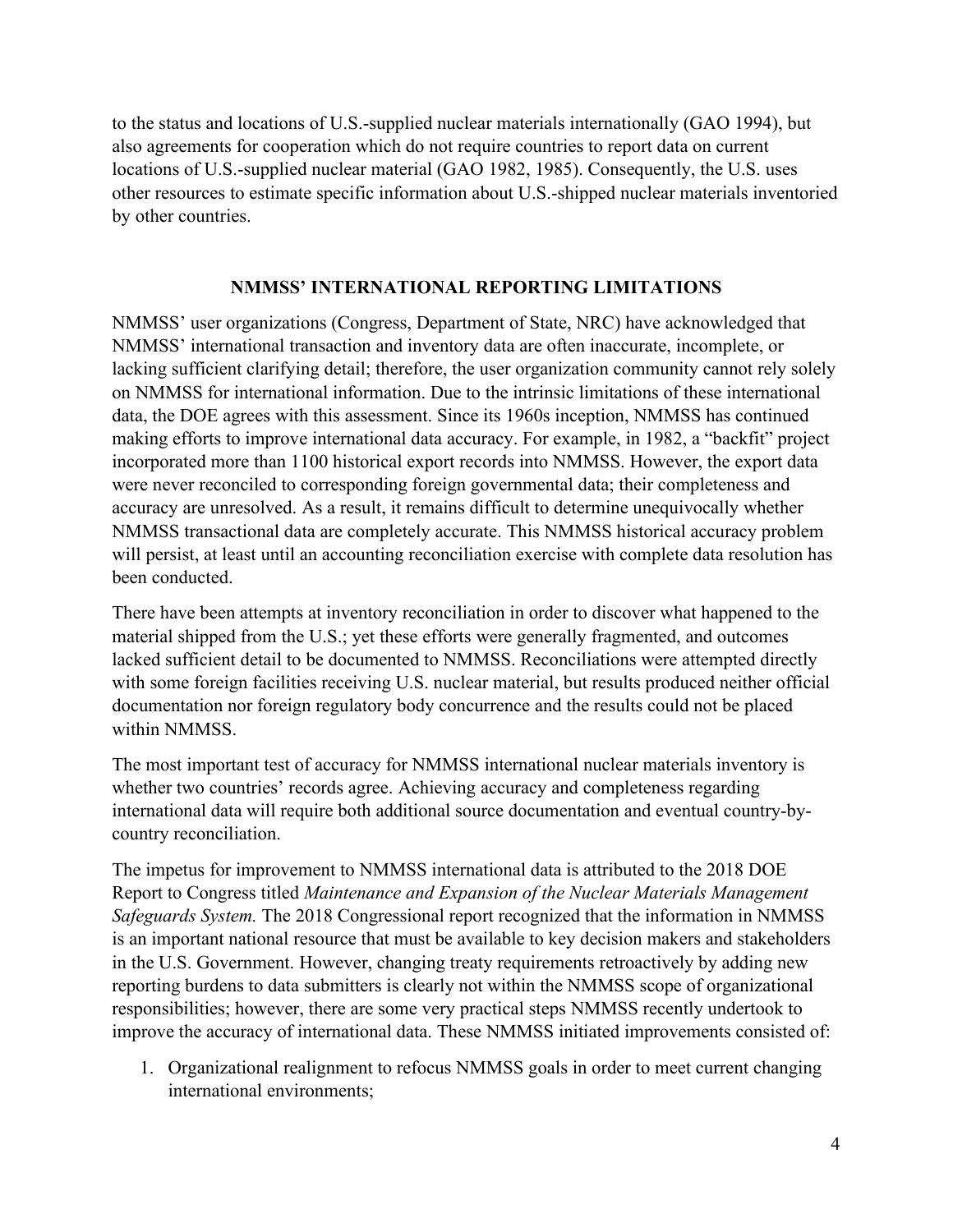- 2. Defining/validating user requirements for international data and exploring design alternatives to satisfy these informational needs; and,
- 3. Updating the NMMSS/INMTS software.

Collectively, these three NMMSS initiatives will significantly improve the completeness, accuracy, and quality of NMMSS international data.

## **NMMSS ACTIONS TO IMPROVE INTERNATIONAL DATA**

## **Organizational Realignment**

Current NMMSS workforce consists of both generalists and specialists. Generalists have broad knowledge of the nuclear industry and focus on cross cutting issues to make true program integration possible. They concentrate on database operations, communicate daily with data submitters, and manage complex processes such as facility reporting requirements, resolving data discrepancies, and database reconciliation. Generalists are experts in both DOE and NRC regulations and guidance documents. They have broad-scope knowledge of the domestic nuclear industry and are responsible for all NMMSS inputs and outputs.

The international specialist positions, called Country Officers, were recently created in response to increased complexity and volume for NMMSS reporting. In contrast to generalists, Country Officers are treaty specialists, knowledgeable in specific nuclear material accounting and reporting provisions. Year by year, international updates to treaty content have resulted in highly detailed and more nuanced customer requirements. Organizational realignment has allowed NMMSS to be quicker, more accurate, and more responsive to requests for international data involving U.S. facilities and/or U.S.-supplied nuclear materials.

# **Validating User Requirements**

The increased complexity in NMMSS international reporting is largely attributable to recent changes to U.S. international accounting requirements. The changes affect specific treaties that support nuclear nonproliferation while permitting the U.S. to engage in civilian nuclear cooperation with foreign countries. The changes also influence IAEA reporting and affect basic data structure and business rules to support NMMSS/INMTS international reporting. However, reporting changes are not uniformly applied across all facilities. For example, some U.S. facilities are now required to report isotopic weights for specific, but not all, natural uranium transactions. Additionally, for some selected transactions, element weights are reported in kilograms while isotopic weights are reported in grams. Under other conditions, facility reporting per regulations is kilograms, but NMMSS external reporting must be converted to grams.

Similar challenges exist in accounting for nuclear material for which not all international transfers are obligated; terms and conditions vary with trading partner, and the timing of treaty negotiations as agreements is strongly influenced by current world events.

As described, situational reporting can create major problems during country or facility reconciliation, material balance preparation, and NMMSS reporting. Consequently, NMMSS and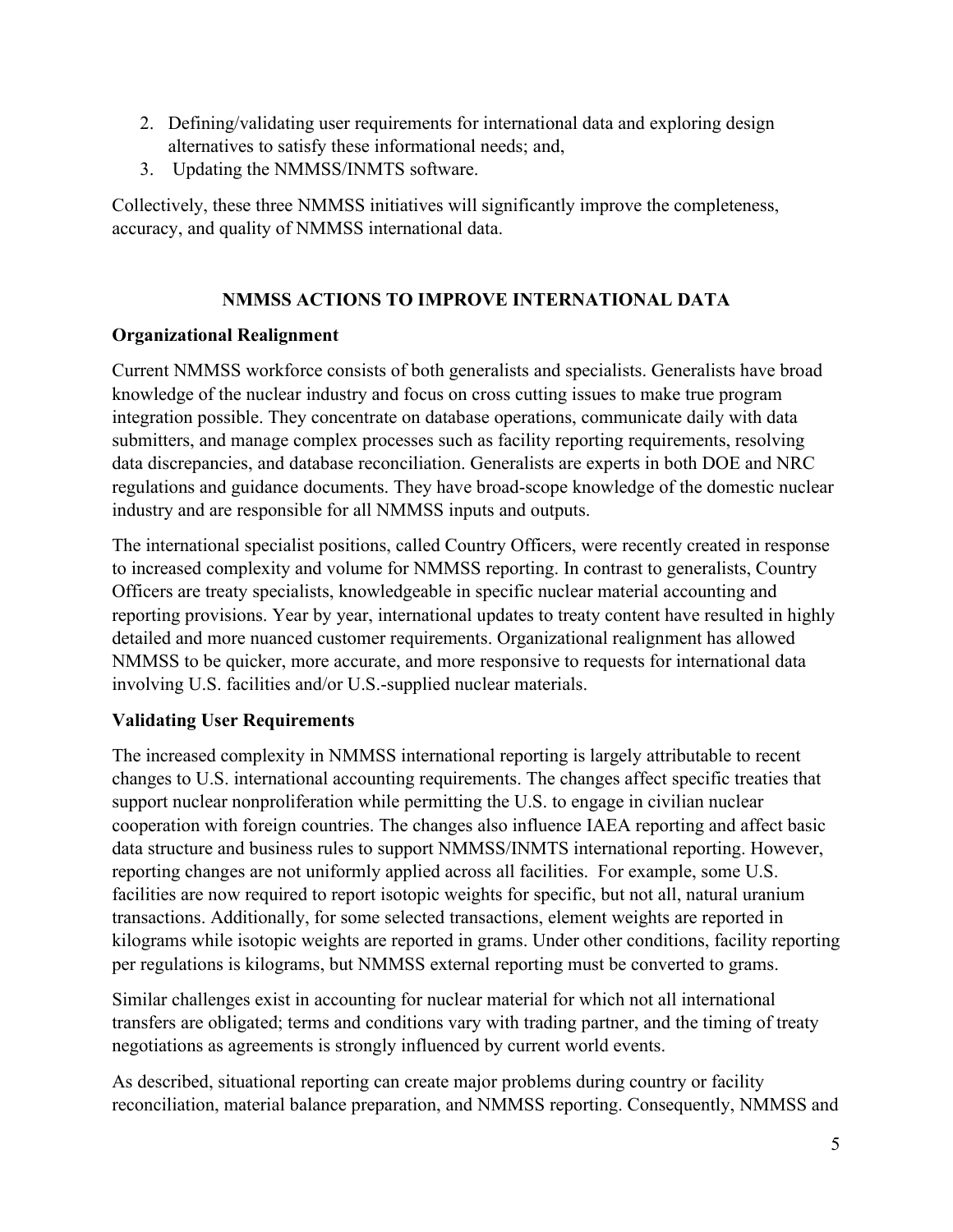INMTS need to be updated. Establishing upgrade requirements necessitates both engaging internal/external stakeholders and implementing effective change control plans. NMMSS external stakeholders for international data are Congress, DOE/NNSA, DOS, the NRC; and internally, the NMMSS team itself. NMMSS is currently engaged in stakeholder consultations, reviewing existing requirements, and establishing documentation.

### **Updating NMMSS/INMTS Software**

After requirements are confirmed, both NMMS and INMTS software will need to be updated. The contrasts between the two systems are: NMMSS data originate from U.S. facilities and are submitted to NMMSS according to regulations provided by either the DOE/NNSA or the NRC; INMTS data come from foreign sources and are provided according to country specific regulations. INMTS information historically has informed NMMSS of impending activities involving the U.S. including: confirmation of receipt of U.S. materials, planned shipments to the U.S., and foreign retransfers of U.S. materials to a third country.

Besides shipment, receipt, and retransfer information, INMTS can also be used to store data from annual/periodic reconciliations with trading partners on their holdings of U.S. nuclear materials. Documenting the results of country reconciliations in INMTS will compare national records against material transfer/retransfer data in order to account for material consumed or irradiated by reactors.

## **SUMMARY**

The NMMSS provides mission-critical data analytics and informational products and services to advance U.S. government policies/responses related to global nuclear proliferation threats. The system continues to adapt and change, to build and display resilience while prioritizing U.S. and community agency needs.

Navigating the current complex nuclear material tracking and reporting environment has prompted NMMSS to enhance its international processes. This has been accomplished through organizational realignment, validating stakeholder requirements, and updating the NMMSS INMTS module.

- 1. **Organizational Realignment**. Increased complexity and volume for NMMSS international reporting was addressed by creating new international specialist positions. These specialists allow NMMSS to respond more quickly to informational requests for international data.
- 2. **Validating User Requirements.** Recent changes in U.S. international reporting commitments have necessitated a reexamination and validation of current system business rules and data structures. NMMSS is accomplishing this in consultation with U.S. governmental stakeholders including DOE/NNSA, DOS, and the NRC.